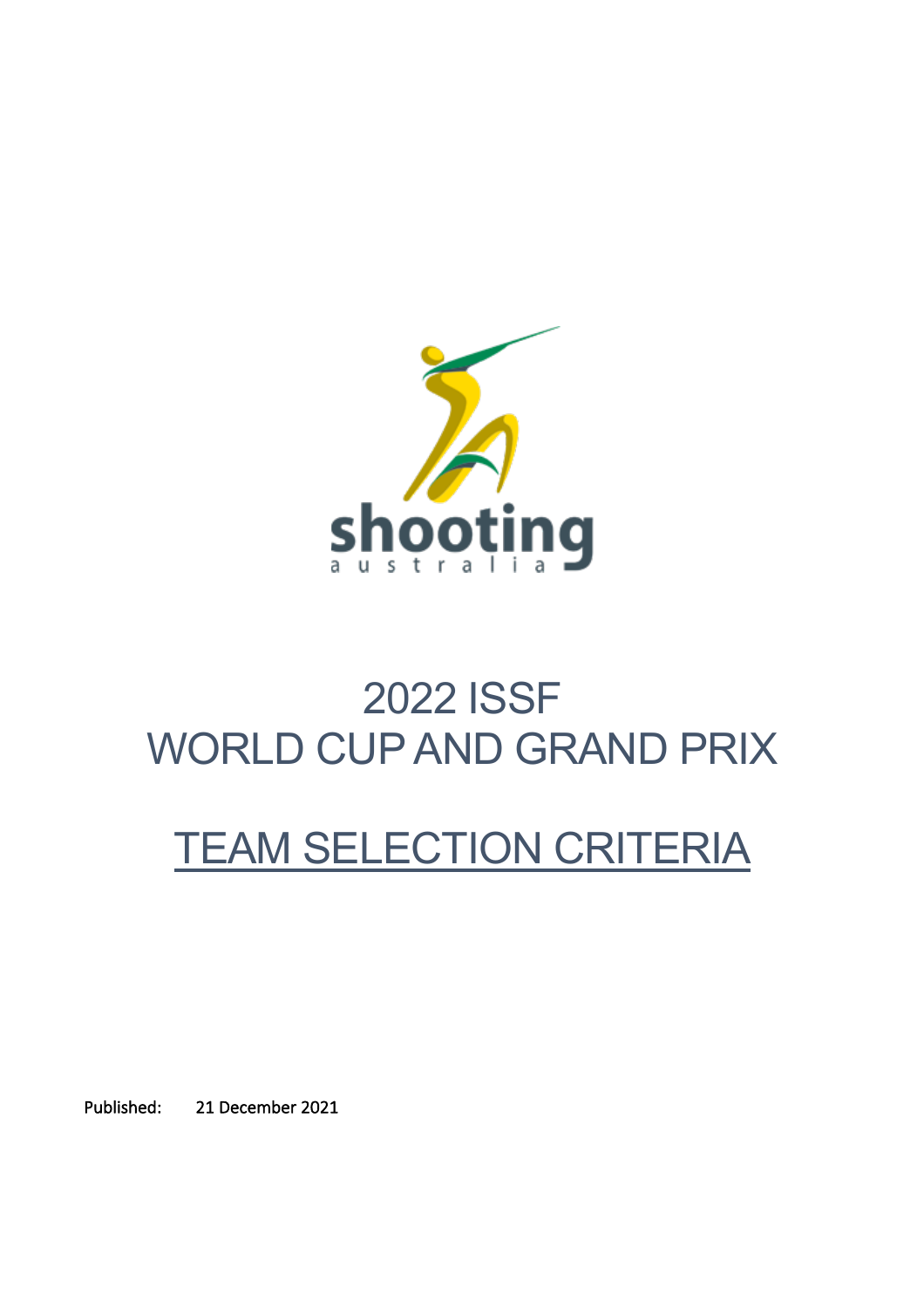

#### 1. BACKGROUND

- a) The International Shooting Sport Federation (ISSF) World Cups (WC) and Grands Prix (GP) are international competitions conducted according to ISSF rules.
- b) The ISSF conducts multiple WCs and GPs per shooting discipline each year with the venues and dates of these events outlined on the ISSF website at https://www.issfsports.org/calendar.ashx
- c) Shooting Australia (SA) may select athletes (see clause 5) to the team (Team) to participate in one or more of the WCs and GPs. SA is under no obligation to select any, or the maximum number of, athletes for any event at any of the WCs and GPs.
- d) This Selection Criteria (Selection Criteria) details the process established by SA for the selection of athletes to the Team to represent Australia at each of the WCs and GPs. For the avoidance of doubt, each selection of the Team for each WC or GP is an independent event, and selection of any athlete to the Team for one WC or GP has no bearing on selection of the Team for any other WC or GP.

## 2. OBJECTIVES

- a) SA's objectives when considering selections to the Team for each WC and GP are to:
	- (i) Maximise the number of medals that SA can win in benchmark events including (but not limited to) the 2024 Olympic Games and the ISSF World and Continental Championships; and/or
	- (ii) Use these and other ISSF events to provide elite and pre-elite athletes with exposure to high-quality international competition that will help to accelerate their development for 2024 and beyond.
- b) For the avoidance of doubt, the objectives in clause 2(a) simply provide context for these Selection Criteria and in no way impact on the selection of the Team by the SA Selection Panel (Selection Panel) or the exercise of discretion by the Selection Panel.

## 3. SELECTION PANEL

- a) The Selection Panel shall comprise the SA (discipline) National Coach, the relevant SA Member Organisation's High Performance Committee Representative and the SA High Performance Director.
- b) The Selection Panel will select the Team subject to, and in accordance with, the terms of this Selection Criteria.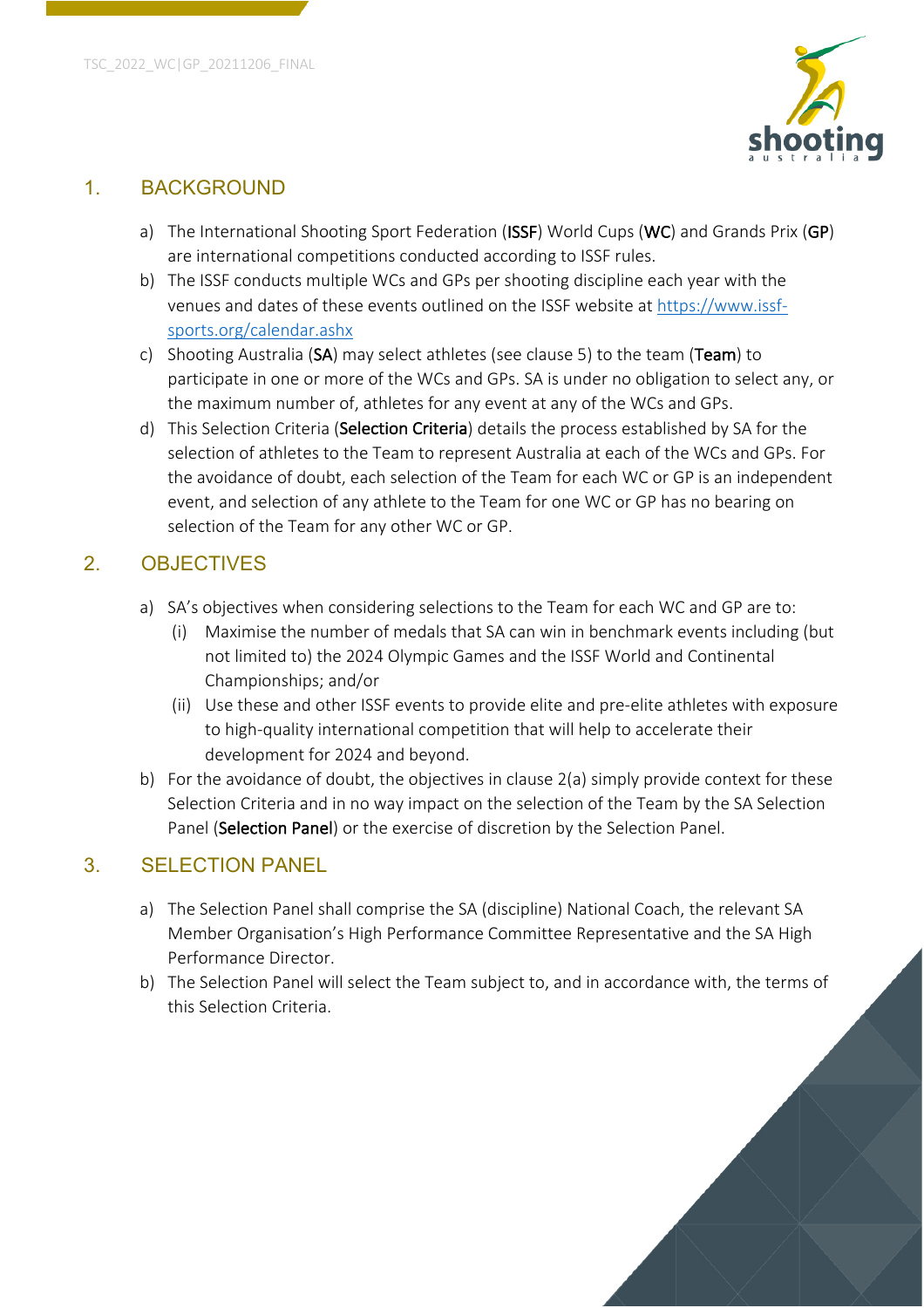



## 4. EVENTS

a) The Selection Panel may select athletes to the Team for the following events at the 2022 ISSF WCs and GPs:

| <b>MEN'S EVENTS</b>          | <b>WOMEN'S EVEN</b>          |
|------------------------------|------------------------------|
| <b>50M RIFLE 3 POSITIONS</b> | <b>50M RIFLE 3 POSITIONS</b> |
| 10M AIR RIFLE                | 10M AIR RIFLE                |
| 25M RAPID FIRE PISTOL        | 25M PISTOL                   |
| 10M AIR PISTOL               | 10M AIR PISTOL               |
| TRAP                         | <b>TRAP</b>                  |
| <b>SKFFT</b>                 | <b>SKFFT</b>                 |
|                              |                              |

| <b>MEN'S EVENTS</b>   | <b>WOMEN'S EVENTS</b>        |
|-----------------------|------------------------------|
| E 3 POSITIONS         | <b>50M RIFLE 3 POSITIONS</b> |
| RIFLE                 | 10M AIR RIFLE                |
| <b>ID FIRE PISTOL</b> | <b>25M PISTOL</b>            |
| <b>PISTOL</b>         | <b>10M AIR PISTOL</b>        |
|                       | <b>TRAP</b>                  |
|                       | <b>SKFFT</b>                 |
|                       |                              |

- b) If there are any non-Olympic events on the program at the WC and GP the Selection Panel, at its absolute discretion, may select athletes to compete in such non-Olympic events in accordance with clause 7.
- c) If there are any Team or Mixed Team events at the WC and GP, the Selection Panel, at its absolute discretion, may select athletes to compete in any such Team or Mixed Team event from amongst the Team selected for the WC and GP in accordance with clause 7.

#### 5. TEAM SIZE

- a) Up to five (5) athletes may be selected per event to the Team for each WC or GP by the Selection Panel.
- b) Only the top three athletes after qualification shall be eligible to proceed to the final.
- c) Neither this Selection Criteria, nor SA, nor ISSF require SA to select any, or the maximum number of, athletes to the Team for any WC or GP. For the avoidance of doubt, subject to selection of National Squad members under clause 7(a)(i), nothing in this Selection Criteria operates to require the Selection Panel to exercise any discretion to select any athletes to the Team or fill all available positions on the Team.
- d) Final Team members and composition of the Team are determined at the absolute discretion of the Selection Panel.

### 6. ATHLETE ELIGIBILITY

- a) To be eligible for consideration for selection to the Team for the WCs or GPs an athlete must:
	- (i) Be a registered financial member of the relevant SA Member Organisation;
	- (ii) Be eligible to compete for Australia in shooting events in future Olympic Games, World Championships and Continental Championships;
	- (iii) Meet this Selection Criteria and all eligibility requirements imposed by the ISSF;
	- (iv) Sign and abide by the SA Athlete Agreement as per clause 10.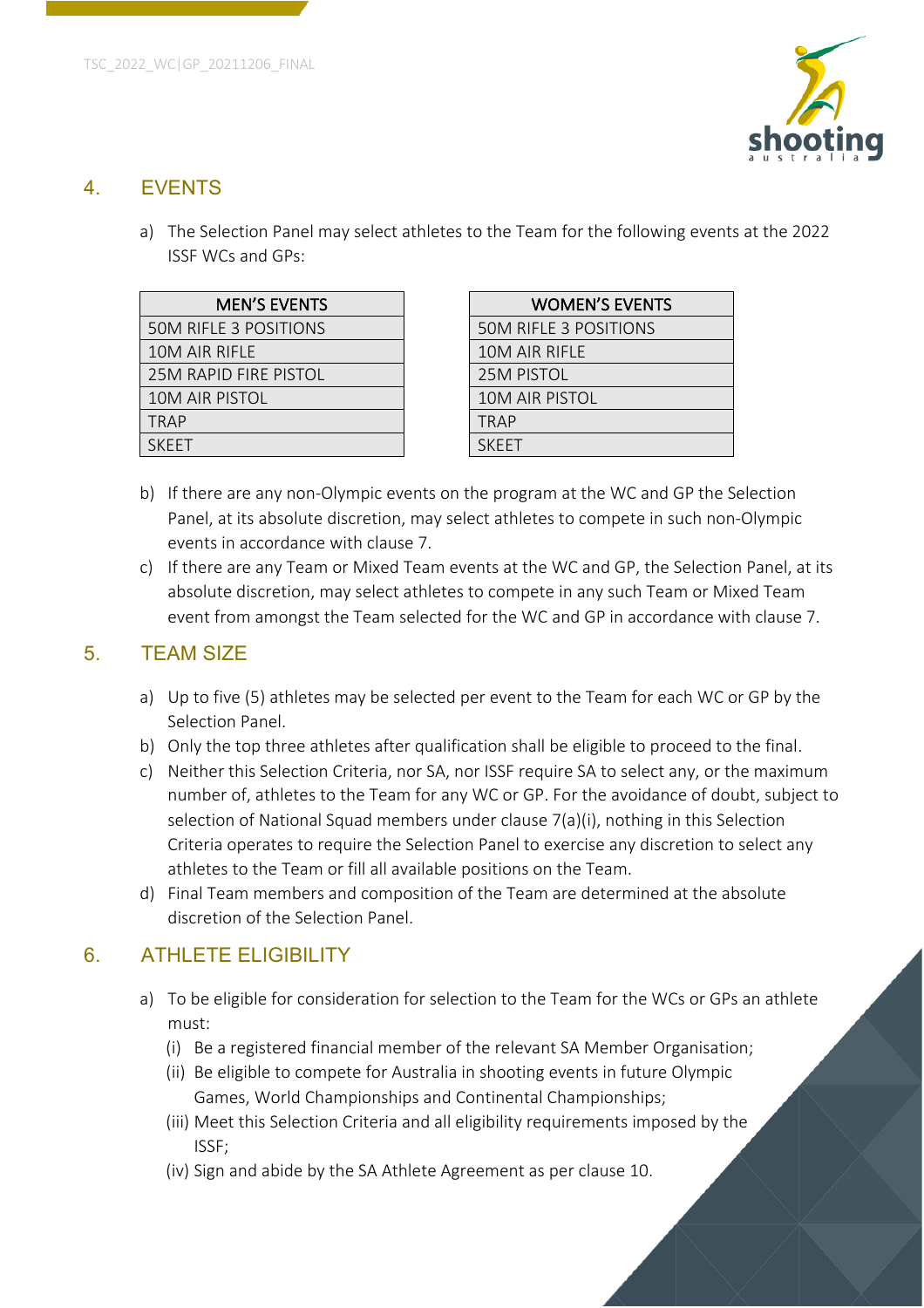

## 7. SELECTION PROCESS

- a) Subject always to clause 5, the athletes to compete in a WC or GP in the Men's Events and Women's Events listed in clause 4, may be selected to the Team by the Selection Panel, according to the following process (Selection Process):
	- (i) National Squad Members may be selected to the Team to compete in any of the 2022 WCs or GPs as negotiated in their Individual Performance Plan (IPP) at the discretion of the Selection Panel. Without in any way limiting the discretion of the Selection Panel, when selecting National Squad Members for the 2022 WCs or GPs, the Selection Panel may consider any of the following factors (the Factors):
		- 1. International podium performances since 1st January 2021;
		- 2. International qualifying and finals performances since 1st January 2021;
		- 3. International head-to-head performances since 1st January 2021;
		- 4. All domestic performances since 1st January 2021 including qualifying and finals as well as head-to-head performances;
		- 5. Commitment to training, preparation, and competition readiness;
		- 6. Form and performance trends of the athletes;
		- 7. Achievement of an Average Performance Score (APS) that meets or exceeds the Minimum Performance Standard (MPS) for the relevant event in accordance with clause 8;
		- 8. Regular access to an appropriate high-performance daily training environment;
		- 9. Commitment to a National Coach-directed plan of domestic and international competition;
		- 10. A demonstrated commitment to maintaining highest levels of personal excellence; or
		- 11. Any other factors the Selection Panel considers relevant.
	- (ii) The discretion granted to the Selection Panel in clause  $7(a)(i)$  above is absolute and it need not be exercised. In exercising its discretion, the Selection Panel may consider any Factor, or combination of Factors that is, in the opinion of the SA Selection Panel, relevant for consideration when selecting the Team and may attribute whatever weight it deems appropriate to any Factor when making its decision. For the avoidance of doubt, the Selection Panel is not required to consider, turn their mind to, or rely on all the Factors in the exercise of their discretion to make a selection decision (for example, the Selection Panel is therefore entitled to rely on one Factor, two Factors, three Factors, etc. or a combination of several Factors in the exercise of discretion to make a selection decision).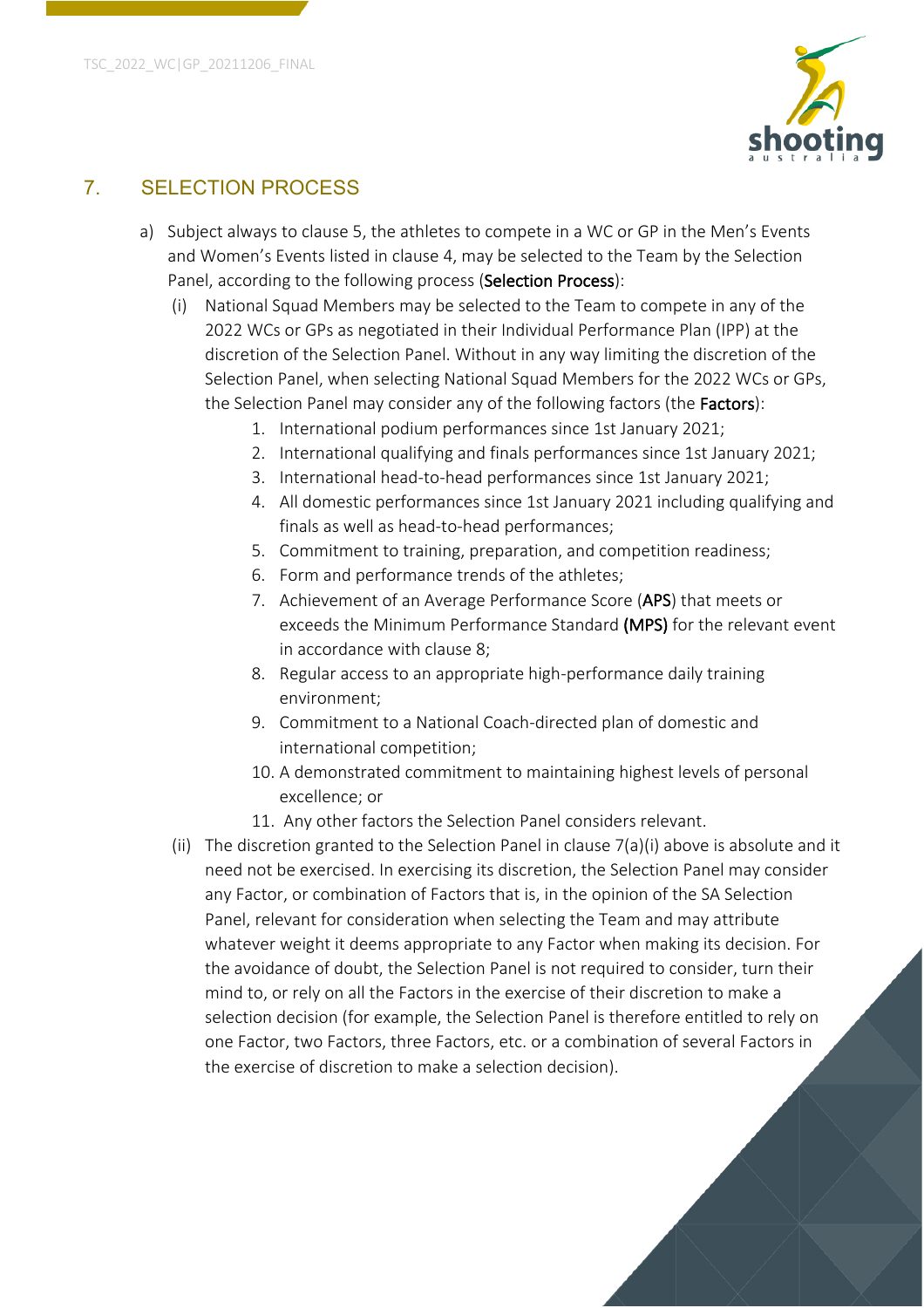

(iii) If, after selections are made in accordance with clause 7(a)(i) there are still positions available on the Team, then the SA Selection Panel may select any athlete not part of a SA National Squad (non-Squad Athlete) that has achieved an APS that meets or exceeds the MPS for that relevant event in accordance with clause 8. When making its selection under this clause, the Selection Panel has discretion to consider the Factors listed at clause 7(a)(i) above. The same considerations set out at clause 7(b)(ii) apply to the exercise of discretion by the Selection Panel under this clause.

## 8. MINIMUM PERFORMANCE STANDARD

- a) To be eligible for consideration for selection to the Team, non-Squad Athletes must have achieved an APS that meets or exceeds the Minimum Performance Standard for the relevant event as detailed in clause 8(c).
- b) The APS is determined by SA based on the average of each athlete's top three (3) qualification scores in SA-endorsed events conducted within the Performance Window (Performance Window). SA-endorsed events are events that appear on the SA Calendar with the label "SA Endorsed". The SA Calendar can be found on the SA website at Shooting Australia Events. The Performance Window for the 2022 WCs or GPs shall be from 1 January 2021 until the conclusion of the last 2022 WCs or GPs Selection Event.
- c) The applicable Minimum Performance Standard (MPS) for each event is as follows:

| (i)<br><b>WORLD CUPS</b>     |            |                              |            |
|------------------------------|------------|------------------------------|------------|
| <b>MEN'S EVENTS</b>          | <b>MPS</b> | <b>WOMEN'S EVENTS</b>        | <b>MPS</b> |
| <b>50M RIFLE 3 POSITIONS</b> | 1163       | <b>50M RIFLE 3 POSITIONS</b> | 1158       |
| 10M AIR RIFLE                | 623        | 10M AIR RIFLE                | 623        |
| <b>25M RAPID FIRE PISTOL</b> | 576        | <b>25M PISTOL</b>            | 575        |
| 10M AIR PISTOL               | 573        | <b>10M AIR PISTOL</b>        | 569        |
| <b>TRAP</b>                  | 117.6      | TRAP                         | 112.7      |
| <b>SKFFT</b>                 | 118.6      | <b>SKFFT</b>                 | 113.7      |

| <b>MEN'S EVENTS</b>     | <b>MPS</b> | <b>WOMEN'S EVENTS</b>        | <b>MPS</b> |
|-------------------------|------------|------------------------------|------------|
| <b>IFLE 3 POSITIONS</b> | 1163       | <b>50M RIFLE 3 POSITIONS</b> | 1158       |
| IR RIFLE                | 623        | 10M AIR RIFLE                | 623        |
| RAPID FIRE PISTOL       | 576        | <b>25M PISTOL</b>            | 575        |
| <b><i>IR PISTOL</i></b> | 573        | 10M AIR PISTOL               | 569        |
|                         | 117.6      | <b>TRAP</b>                  | 112.7      |
|                         | 118.6      | <b>SKEET</b>                 | 113.7      |

#### (ii) GRANDS PRIX

| <b>MEN'S EVENTS</b>          | <b>MPS</b> |
|------------------------------|------------|
| <b>50M RIFLE 3 POSITIONS</b> | 1154       |
| 10M AIR RIFLE                | 617        |
| <b>25M RAPID FIRE PISTOL</b> | 573        |
| <b>10M AIR PISTOL</b>        | 570        |
| <b>TRAP</b>                  | 116.4      |
| <b>SKFFT</b>                 | 117.4      |

| <b>MEN'S EVENTS</b>   | <b>MPS</b> | <b>WOMEN'S EVENTS</b>        | <b>MPS</b> |
|-----------------------|------------|------------------------------|------------|
| 50M RIFLE 3 POSITIONS | 1154       | <b>50M RIFLE 3 POSITIONS</b> | 1150       |
| 10M AIR RIFLE         | 617        | 10M AIR RIFLE                | 617        |
| 25M RAPID FIRE PISTOL | 573        | <b>25M PISTOL</b>            | 572        |
| 10M AIR PISTOL        | 570        | <b>10M AIR PISTOL</b>        | 566        |
| TRAP                  | 116.4      | <b>TRAP</b>                  | 111.6      |
| SKEET                 | 117.4      | <b>SKEET</b>                 | 112.5      |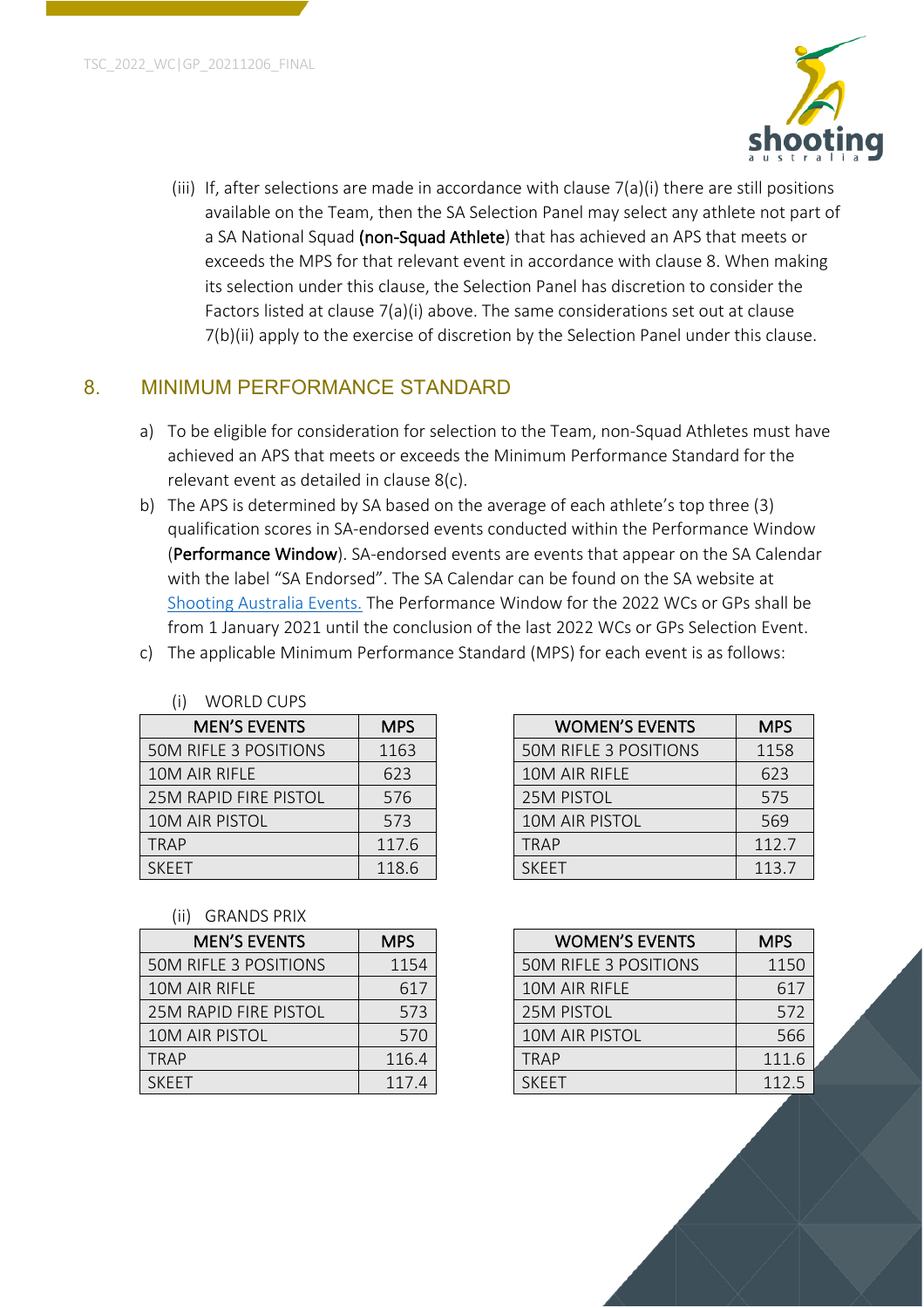

#### 9. APPEALS PROCESS

a) Appeals will be conducted in accordance with, and governed by, the process detailed in the SA Appeals Process, a copy of which may be downloaded from the SA website: Shooting Australia Appeals Policy or obtained by request from the SA office.

#### 10. TEAM MEMBERSHIP

- a) Athletes selected to the Team must sign and return the SA Athlete Agreement within seven (7) days of notification. Team selection will be confirmed once SA has received a signed SA Athlete Agreement.
- b) By signing the SA Athlete Agreement, athletes agree to be bound by its terms and conditions and any other reasonable conditions as determined and published by SA from time to time.
- c) In all cases, continuing membership of the Team is dependent on the athlete demonstrating to the SA Selection Panel and relevant National Coach that they are maintaining a suitable training regime and where deemed necessary, attending such camps as determined by the SA National Coach.
- d) Athletes agree that the Selection Panel may remove an athlete from the Team where that athlete has not:
	- (i) completed, signed, and returned to SA the Team Agreement as required by SA; or
	- (ii) met SA's requirements in relation to training and participation in training camps as required by SA.
- e) Any incident or act related to doping in breach of the relevant policies or any incident that could bring the sport into disrepute will result in the immediate withdrawal of the athlete(s) from the Team. In addition, these athletes may be subject to suspension pending an investigation and the outcome of any subsequent appeal. There is no right of appeal against a withdrawal under this clause 10(e).
- f) SA reserves the right to add or remove athletes from the Team for the 2022 WCs or GPs where a need is clearly established. The SA High Performance Director must approve such changes. Examples of where this may be necessary are, but are not limited to:
	- (i) Injury or Illness;
	- (ii) Bereavement leave, or personal matters;
	- (iii) Disciplinary action Breach of SA Athlete Agreement; or
	- (iv) Team harmony and balance.

#### 11. ANNOUNCEMENT

a) The Team for each WC or GP will be announced via the SA website www.shootingaustralia.org, between forty-five (45) and sixty (60) days prior to the Official Arrival Day for each WC or GP, or the next working day from that date.